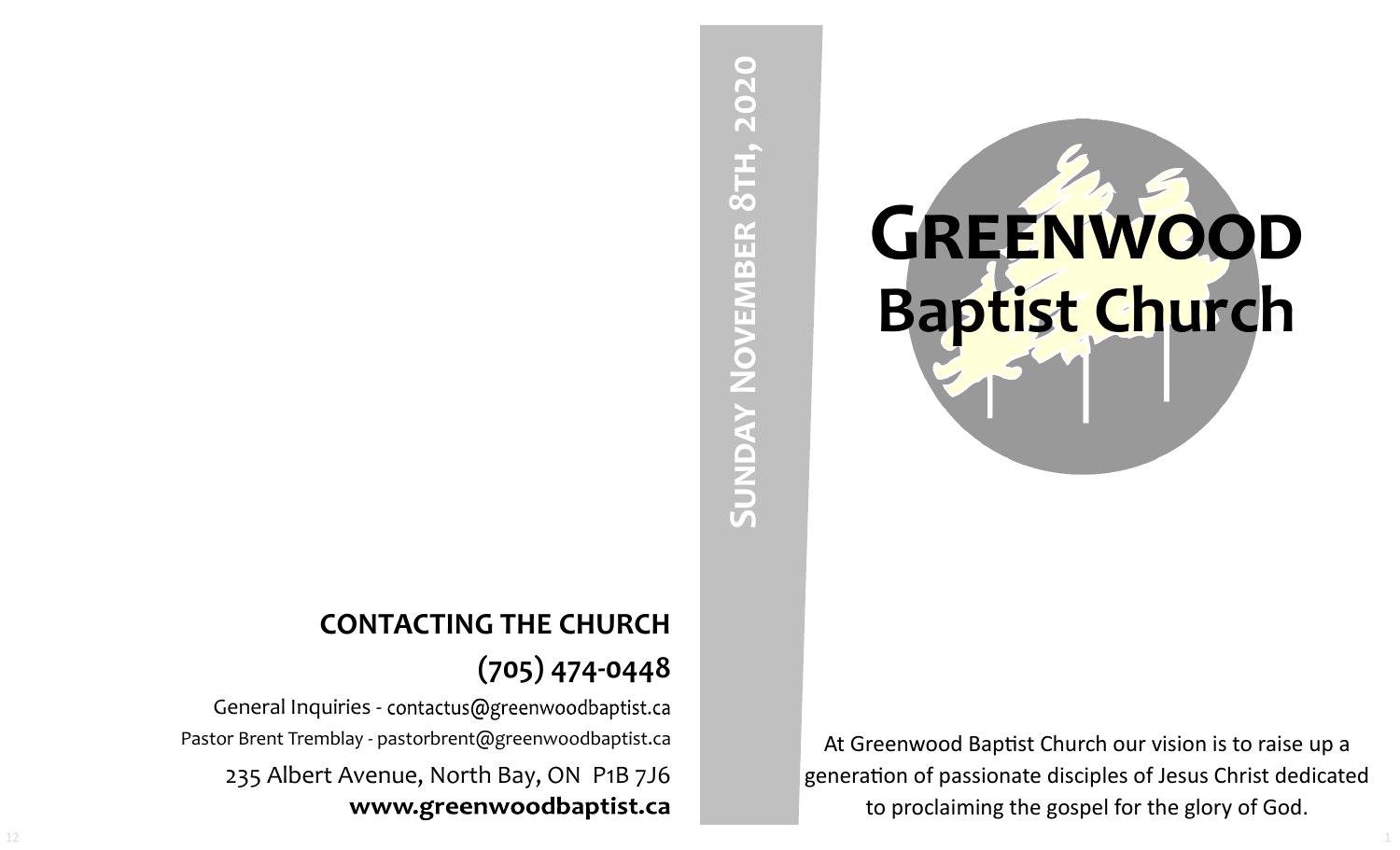# **WELCOME TO OUR SERVICE!**

**Today at Greenwood: Sunday, November 8th**

Pastor Brent Tremblay Preaching: Mark 7:31-8:30 (Who is Jesus to You?)

*Communion*

*9:00am* **Prayer Time** (inside in the Fellowship Hall)

### *10:00am* **Worship Service**

We do not walk around and collect offerings at this time. Please use the offering *plates provided near the entrance and exit doors at the back of the sanctuary. You can also visit our website and select "Give" from the top menu.*

Be sure to check us out on YourTV at 11:00am, 5:00pm and 11:00pm on Sundays!

### **This Week:**

### MONDAY, NOVEMBER 9TH

4:00pm Women's Book Study *235 Albert Avenue*

### TUESDAY, NOVEMBER 10TH

6:30pm JR. Youth Group at the church 7:00pm Small Group *60 Ellendale Drive \*Zoom is available*

### WEDNESDAY, NOVEMBER 11<sup>TH</sup>

9:30am Ladies Book Study 126 Wallace Heights Dr. \*Zoom is available

### **Chronological Bible Reading Plan**

November 8<sup>th</sup> - Matt 25 November 9<sup>th</sup> - Matt 26, Mark 14 November 10<sup>th</sup> - Luke 22, John 13 November  $11^{th}$  - John 14-17

WEDNESDAY, NOVEMBER 11<sup>TH</sup> CONTINUED...

7:00pm Small Group *425 William Street, B02 \*Zoom is available* 

THURSDAY, NOVEMBER 12TH

10:00am Small Group *235 Albert Avenue* 6:30pm Small Group *435 Trunk Rd., Bonfield*

### SUNDAY, NOVEMBER 15TH

9:00am Prayer Time 10:00am Worship Service *Pastor Brent Preaching Shoeboxes Due Back*

November 12<sup>th</sup> - Matt 27, Mark 15 November  $13^{th}$  - Luke 23, John 18-19 November 14<sup>th</sup> - Matt 28, Mark 16 November  $15^{th}$  - Luke 24, John 20-21

For more reading plans please check out: www.ligonier.org/blog/bible-reading-plans/

### **Missions Update:**

Please pray for the Karwurs and their ministry as they adjust through all the COVID restrictions/regulations. They are still offering classes through on-line learning at the seminary in Indonesia. Pray for the students as they adjust to this new style of learning.

Pray that the Karwurs are able to return to Indonesia in early January. Their plans to return in October have been canceled in light of the COVID travel restrictions.

Praise God that the seminary is doing very well financially with the high enrollment and generous contributions!

They are currently going through the accreditation process for the Seminary's Bachelor and Master of Theology programs. Pray that they will find favour with the authorities who make these decisions.

Pray that the upcoming Graduation ceremony will be able to happen on Nov. 6th. There are 18 students who are finishing their final research paper and ready to graduate.

We are in need of some more help on Sunday mornings. If you would like to be on our tech team please contact Laura in the office (contact info on back page). Training is available for each position.

### **Brents Bits and Pieces:**

"It is better to let the work go by default then to let the praying go by neglect. Whatever affects the intensity of our praying affects the value of our work... nothing is well done without prayer for the simple reason that leaves God out of the account. It is so easy to be seduced by the good to the neglect of the best, until both the good and the best perish. How easy to neglect prayer or abbreviate our praying simply by the plea that we have church work on our hands. Satan has effectively disarmed us when he can keep us too busy doing things to stop and pray."

~ E.M. BOUNDS



Like us on Facebook for updates and events on the church! "Greenwood Baptist Church"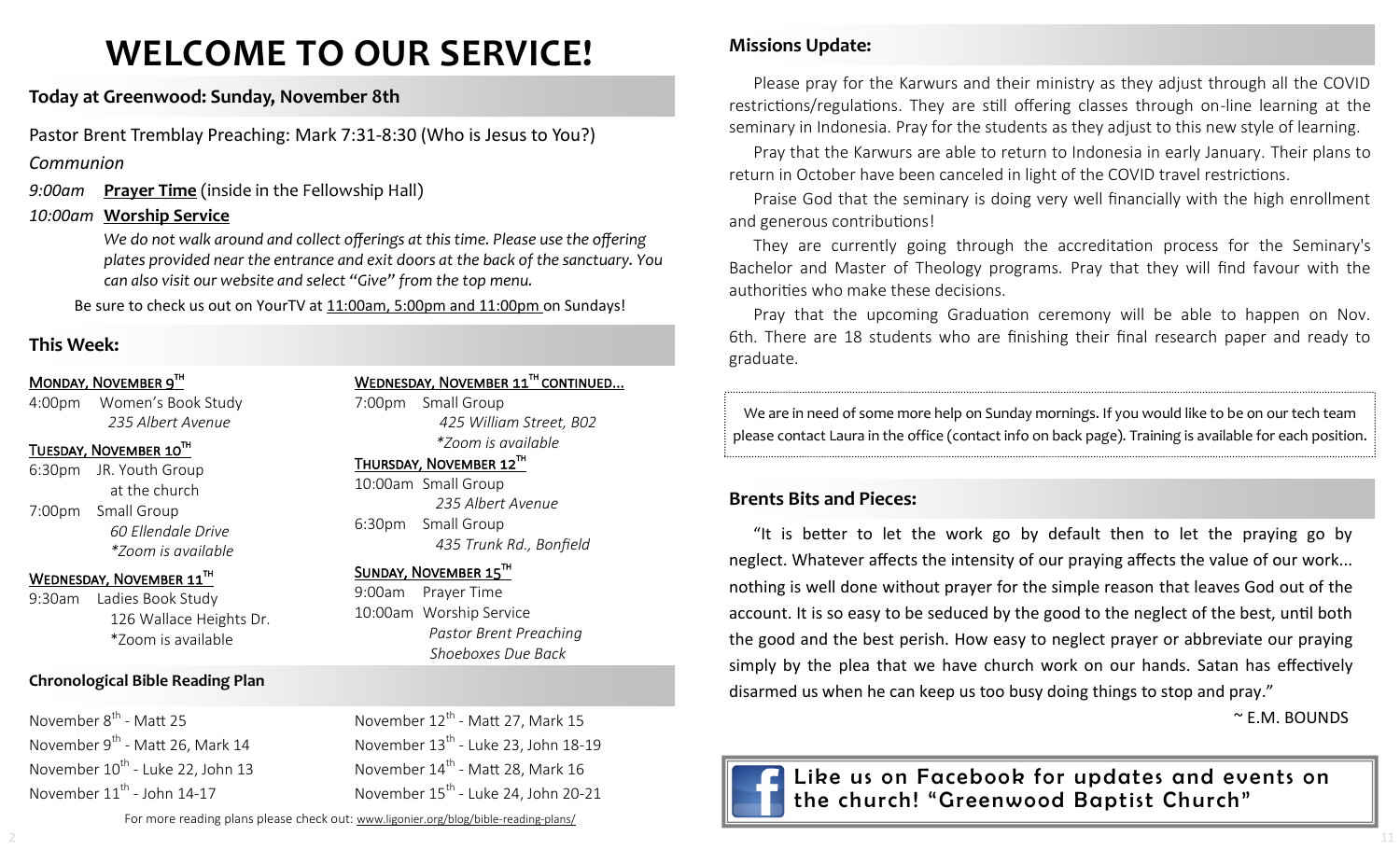### **HOME BIBLE STUDY NOTES**

- 1. Looking at the feeding of the 4000 (v.1-9), how did Jesus test the disciples? Discuss why they were unable to pass the test? (Read vv.16-21)
- 2. How did the Pharisees test Jesus? (vv.11-13) Why were they arguing with Him?
- 3. What warning did Jesus give the disciples in v15? What effect(s) does unbelief have on a person's life? (unbelievers and Christians)
- 4. What are the similarities and differences between the two miracles of healing? (7:31-37 and 8:22-26)
- 5. What is Mark's point in sandwiching the account of the disciples' failure to understand who Jesus is (8:1-21), between the verses describing the miracles (of healing and of revelation)? (7:31-37 and 8:22-26)
- 6. In light of the whole section from 7:31-8:30, how does Mark want us to see Peter's confession in 8:27-30?
- 7. Can people truly understand who Jesus is without divine revelation? (Matt 16:16-17, 2 Cor 4:6, 1 Cor 15:50; Gal 1:15-16; Luke 10:22)
- 8. What are the implications of this for our evangelism?

### **Praises and Prayer Requests:**

- **Renee Madigan's** mother passed away last weekend, please be in prayer for the family during this time of grief.
- **Fran Georgeneau** is recovering from recent gallbladder surgery.
- **Cherri DiGiacomo** has been struggling with an infected tooth for weeks. Please pray for her healing. Pray also for **her sister.**
- **Ann Holding's** radiation treatment in Sudbury.
- Pray for **volunteers** for our **tech team** and for **Sunday School classes**.

### **Upcoming Events:**

- **Notice of Annual Business Meeting/Devotional** Sunday, November 22, 2020 at 6pm. The agenda is posted in the hallway. Please speak with Gordan Rennie for more information.
- **College and University Students** Attention all students and young adults: please meet with Nate and Jennifer Booth in the Fellowship Hall immediately after today's service for a very brief talk.
- **Small Groups** are running, and there is still time to join. Please sign up if you would like to attend a group as we have to keep a close eye on numbers this year.
- **STUDENT CAB VOUCHERS** are available to any students that need a ride to or from our service. They can be picked up at the Welcome Centre or talk to our Student Ministry Leaders.
- **Ladies Monday Meetings** 4:00pm in the Fellowship Hall. This week there will be a book study entitled 'A Woman Jesus Can Teach'.
- **JR. YOUTH** weekly at 6:30pm. Youth is open to any student in Grades 5-7. Masks are required during these events. For more information please contact Amy Sauder. (sauderaj@hotmail.com)
- LADIES BIBLE STUDY the Wednesday morning study continues at 9:30am, and will be held every second week for 10 weeks ending in March. Zoom is also available.
- **WOMEN'S SHEPHERDING** the first Shepherding session of the season will be on November 14<sup>th</sup> at 4:00pm. This is a monthly event, all ladies are welcome!
- **OPERATION CHRISTMAS CHILD** the church is collecting shoeboxes for Samaritan's Purse. Pick up a box or two in the hallway and return them by November  $15^{th}$ !



### **Giving at Greenwood:**

### Thanking God For: \$ 2,300

Our yearly offering envelopes are available in the office, please contact us by email or phone if you would like a set for yourself.